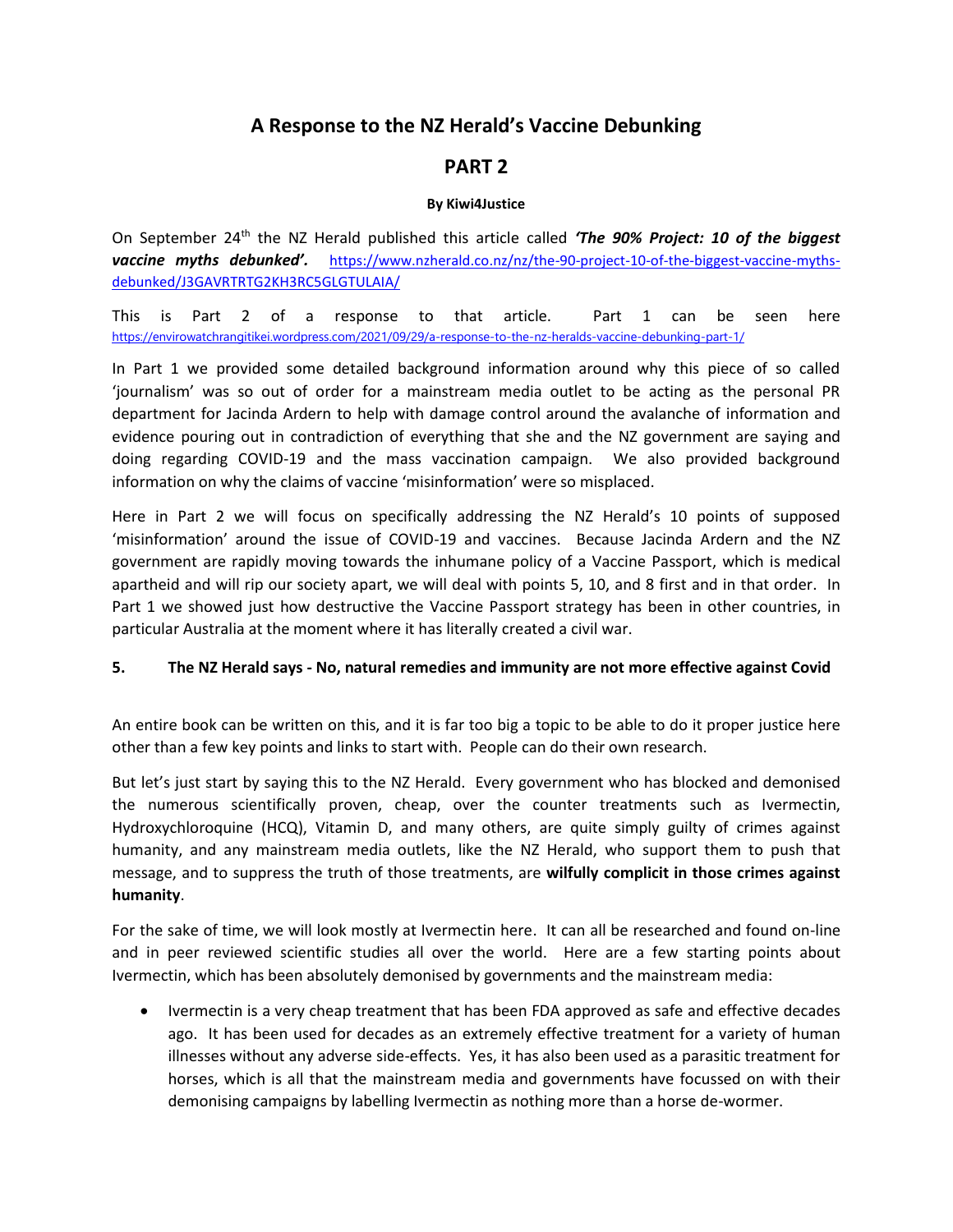- Ivermectin has been so successful a 'wonder drug' that the creator of it was awarded a Nobel Prize in 2015
- Right from the start of COVID-19, doctors around the world have used Ivermectin (and HCQ, Vitamin D and others) very successfully to treat COVID-19
- There are now more than 60 peer reviewed scientific studies around the world proving the success of Ivermectin in treating COVID-19. Here is the latest very large scientific study in Argentina on Ivermectin as a successful treatment for COVID-19 just published a few days ago [Safety and efficacy of a MEURI Program for the use of high dose ivermectin in COVID-19 patients | Zenodo](https://zenodo.org/record/5525362#.YVXsfDFByUl)
- In June 2021 India was being absolutely ravaged by COVID-19 and was the worst COVID hot-spot in the world. Now very quickly most parts it are nearly COVID free. What did they do? The regions of India that are now almost COVID free rolled out a mass distribution of Ivermectin. El Salvador and many other countries around the world have been doing the same with huge success and have relatively little problem with COVID.
- The Tokyo Director of Medicine recently publicly advised all doctors in Japan to start using Ivermectin at the same time as Japan halted the use the vaccines due to major health concerns with them when the contents of them was properly analysed.

Ivermectin has almost a 100% success rate when used as an early treatment, however, most western governments have refused to acknowledge or endorse it, and are now actively banning, blocking it, and criminalising it. Why? Australia has now outlawed the use of Ivermectin, and in May 2020 Jacinda Ardern blocked any further research into HCQ in NZ. Why? Does it have anything to do with the fact that by openly endorsing and promoting these treatments it would instantly end a global COVID vaccine industry that is worth hundreds of billions, if not trillions of dollars, to Big Pharma? How much financial support and funding does Big Pharma pump into governments and mainstream media around the world to ensure its stranglehold on the COVID treatment narrative? That is another topic that requires an entire book. If you want to more fully understand COVID-19, just follow the money.

Other treatments such as HCQ and Vitamin D have similar success. HCQ has been proven as a powerful COVID-19 treatment all over the world. One of the leading doctors in the use of HCQ is Dr Zalenko. He is a leading GP in New York who has been nominated for the Presidential Medal of Freedom and the Nobel Prize. Since the beginning of the COVID-19 outbreak he and his team have successfully treated over 6,000 COVID patients, as well as being an advisor on his HCQ protocols to President Trump during 2020. Many of those 6,000+ patients were in a state near and/or expected death as he specifically sought out these extreme patients in very poor health so he could fully test his treatment protocols, and because those patients were the most in need of it. Not one of his 6,000+ patients has died so far. Here is a link to an interview with Dr Zalenko. Dr. Zelenko - Forget Class Action Lawsuits There Will Be Tribunals, What If [Cures Already Exist? \(x22report.com\).](https://x22report.com/aiovg_videos/dr-zelenko-forget-class-action-lawsuits-there-will-be-tribunals-what-if-cures-already-exist/)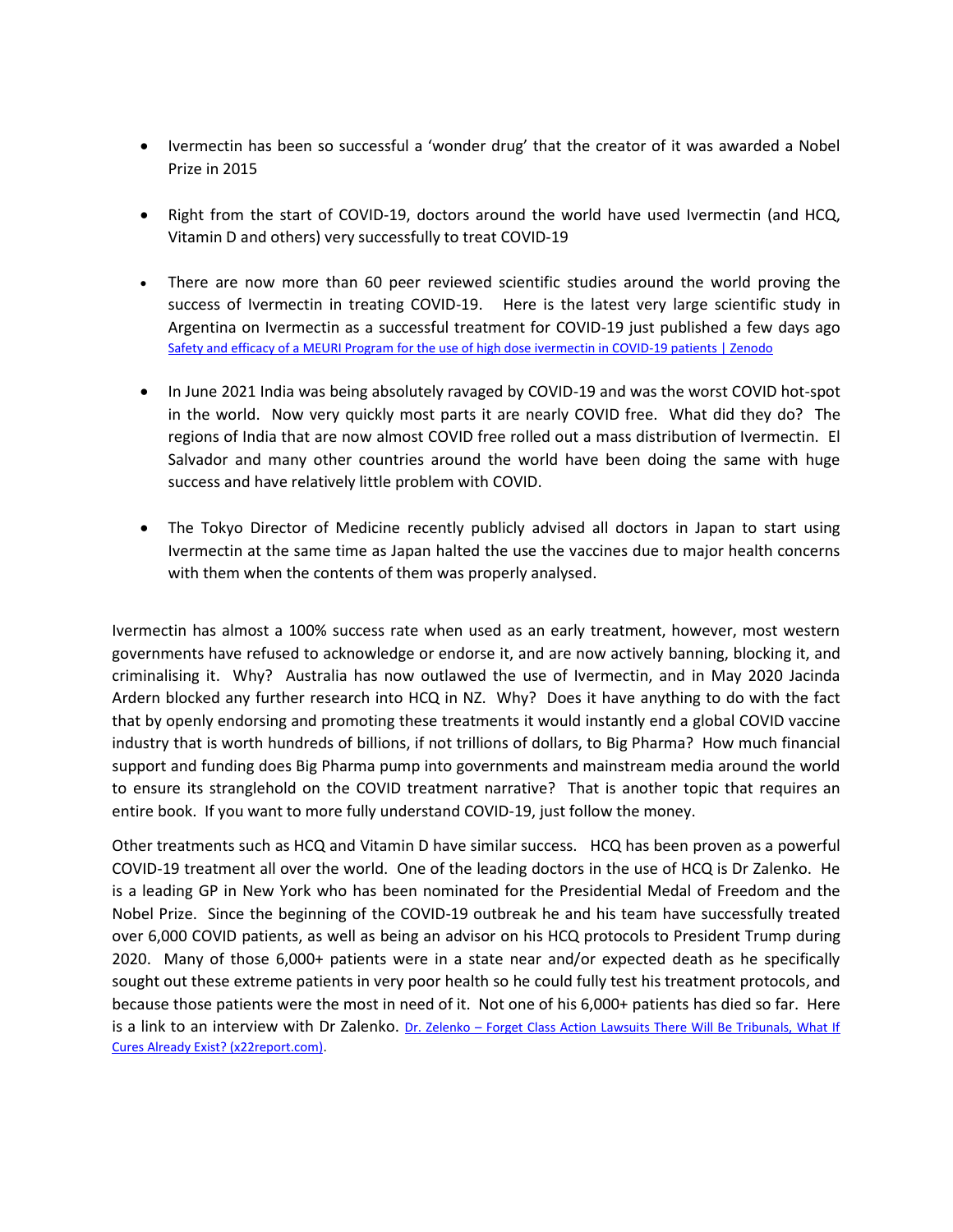Also just published on September  $24<sup>th</sup>$  is further peer reviewed scientific evidence published in the 'Review of Cardiovascular Medicine' of the success of HCQ for effectively treating COVID-19 (See Appendix 1).

These various cheap and (normally) easily accessible treatments can be saving lives right now, and could have saved millions of lives if previously endorsed and supported by certain governments. To still not do so despite the overwhelming evidence, and to now be actively criminalising them or blocking and demonising them, is a crime against humanity. The COVID-19 global catastrophe could be stopped tomorrow with these treatments. Why is that not happening? That is a question that governments need to be asked every single day, and is the question that the NZ Herald should be asking the NZ government every single day. Not doing articles like the one being addressed here which is wilfully and actively supporting a crime against humanity.

Another important point to note here. If there are effective, proven treatments for a disease, it is then not legally permitted to distribute a vaccine for that disease. Does that have anything to do with governments and media blatantly demonising, blocking, and criminalising these scientifically proven treatments? The point needs to be emphasised again here. Particularly for our NZ politicians and media. To do this is a **crime against humanity** and a clear breach of the 1947 Nuremberg Code that they are complicit in.

The NZ Herald's claim that there are no effective treatments available for COVID-19 is a disgraceful piece of medical disinformation.

## **10: NZ Herald said - No, vaccines don't just reduce symptoms**

The inference here by the NZ Herald is that the COVID vaccines also stop people from catching and passing on the virus. These are points of crucial importance with regards the issue of vaccine mandates and Vaccine Passports which the NZ government are increasingly committed to implementing. If the vaccines do not prevent people catching COVID-19 or transmitting it, then something like a Vaccine Passport would be a complete waste of time, not to mention an absolutely abhorrent breach of basic human rights.

Well, the real-life evidence once again does not seem to match with the statement that the NZ Herald has made here.

Firstly, let's look at whether people who are vaccinated are still testing positive and are still having COVID deaths recorded. While Ashley Bloomfield has just claimed that most of the current positive tests in NZ are unvaccinated, let's see how that matches up with official health statistics in other countries.

In the UK, according to the latest official health data that covers from February to August 2021, there were 117,115 vaccinated people who subsequently tested positive (44% of all positive tests were vaccinated). During that period, of the total deaths in the UK that were attributed to COVID-19, 66% of those people were vaccinated (481 out of 734).

[https://assets.publishing.service.gov.uk/government/uploads/system/uploads/attachment\\_data/file/1009243/Technical\\_Briefing\\_20.pdf](https://assets.publishing.service.gov.uk/government/uploads/system/uploads/attachment_data/file/1009243/Technical_Briefing_20.pdf)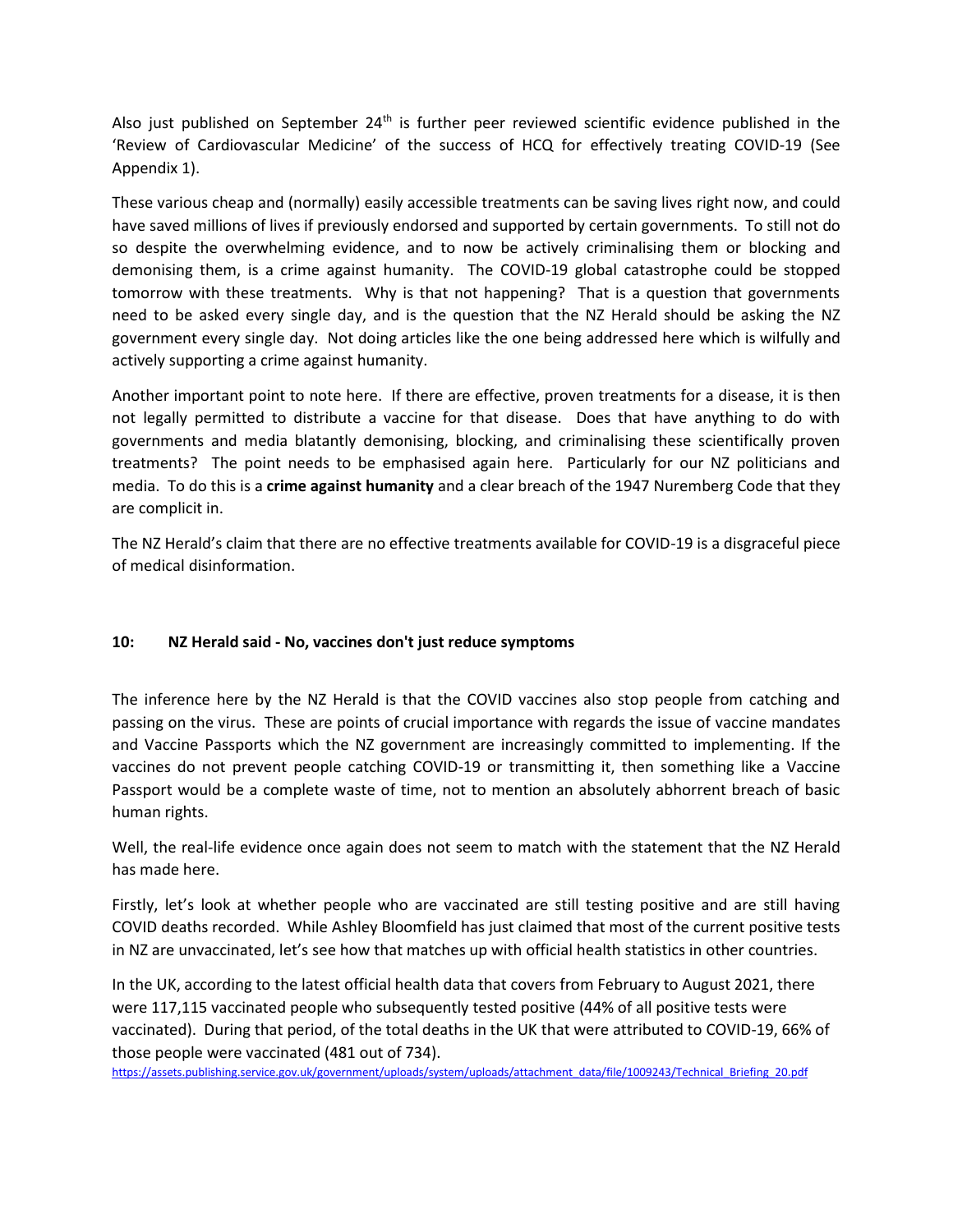In Wales, the number of positive tests in vaccinated people is now even higher at two thirds. Incredibly, the BBC even tried to spin that statistic to still try to demonise the unvaccinated.



As discussed in Part 1, Israel is the most vaccinated country in the world with 80% of the population now double vaccinated. Let's just remind ourselves of the incredible developments there at the moment as the Dose 3 booster shot takes effect following the effects of the initial double jab apparently wearing off and the country recording the sorts of statistics for the vaccinated that have just been highlighted as now also occurring in the UK.



In Australia we see a very similar outcome developing unfortunately. As announced in a recent government press conference, of the people in hospital in Victoria with COVID, 78% were double vaccinated and 17% single vaccinated. Just 5% of hospitalisations were unvaccinated. It is hardly a 'pandemic of the unvaccinated' as governments around the world are trying to characterise it as. A reminder that the Victorian government is now firing critical health workers from their jobs for refusing the experimental vaccines, and the NZ government is also firing people in certain occupations for refusing the experimental vaccines.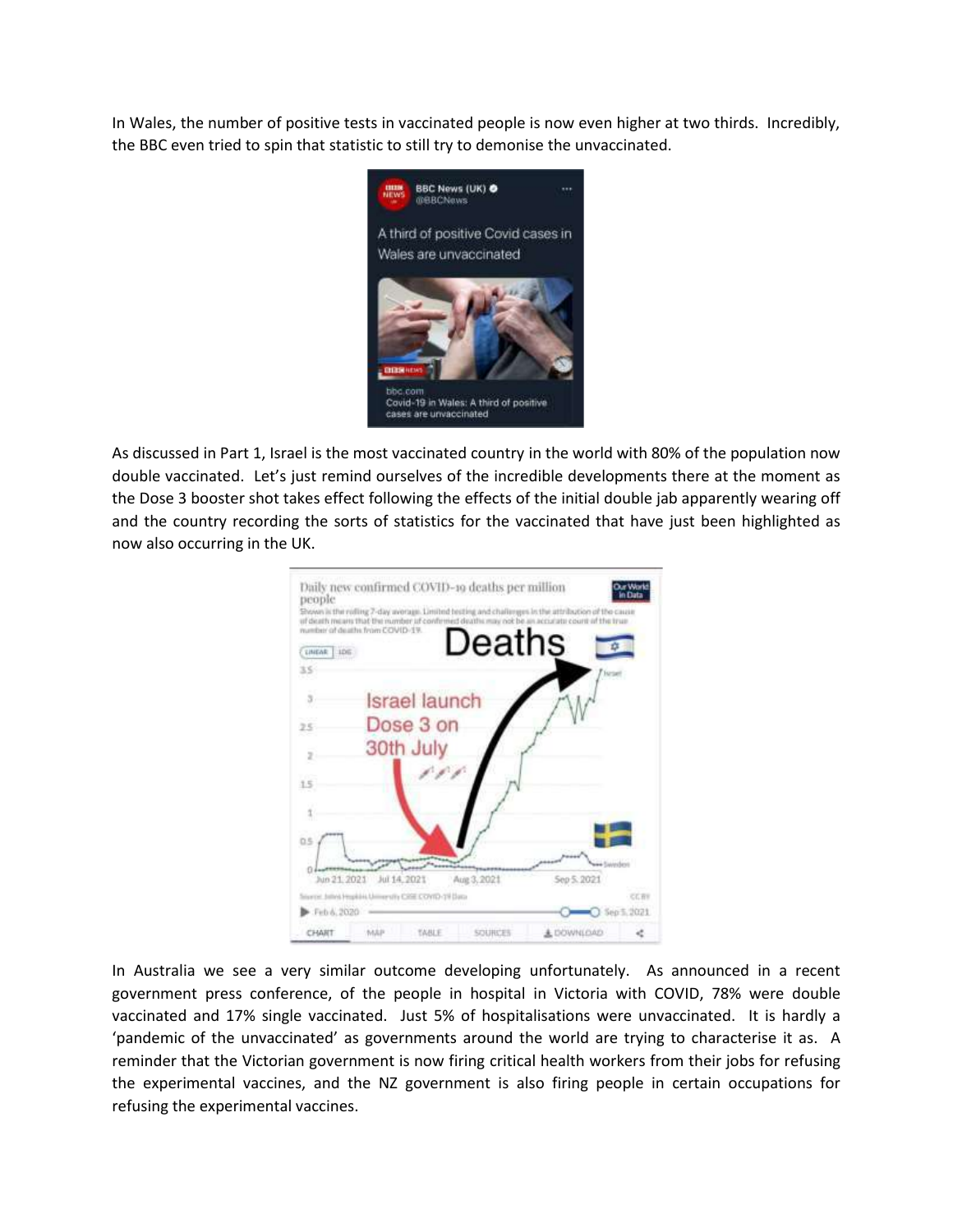In New South Wales the picture sadly is the same, as recently announced in a government press conference that of the recent spate of deaths attributed to COVID-19, six out of the seven people who died (86%) were vaccinated.

Is it any wonder that the people in Victoria and New South Wales are in outright rebellion at the abhorrent 'no jab, no job' mandates being enforced? Even more reason why the brutal crackdown on those protests by the Victorian police is so disgraceful and misplaced. How can governments around the world possibly even consider compulsory vaccine mandates and Vaccine Passports when we see these kind of figures? How can Jacinda Ardern possibly justify the direction that she is clearly going with NZ? It is absolutely obscene and will rip NZ apart just as it has in Victoria and other parts of Australia. All absolutely unnecessary and avoidable.

On the issue of whether the COVID vaccines halt or reduce transmissibility, the official position of the vaccine manufacturers is that they do not stop transmission of the virus as they were not produced for that function, and they were not tested on the issue of transmissibility. They were created with the objective of minimising the negative effects of the virus and hence reducing mortality and hospitalisations. Here is a video clip with the Director of the CDC, Rochelle Walenskey, admitting that the vaccines do not stop transmission.

#### [\[VIDEO\] CDC Director Admits COVID-19 Vaccine Doesn't Stop The Virus From Spreading \(redvoicemedia.com\)](https://www.redvoicemedia.com/2021/10/video-cdc-director-admits-covid-19-vaccine-doesnt-stop-the-virus-from-spreading/)

The NZ government was questioned on this specific issue through a 'Freedom of information' request, and below is a segment of the letter of response:

*Reducing transmission was not an outcome measured in trials of the Pfizer vaccine. Therefore your request is refused under section 18 (g)……. (see full letter in Appendix)*

Here is a peer reviewed scientific study just published on October 1<sup>st</sup>, 2021 showing no difference in the 'viral load' between vaccinated and unvaccinated people.

## [No Significant Difference in Viral Load Between Vaccinated and Unvaccinated, Asymptomatic and Symptomatic Groups Infected](https://www.medrxiv.org/content/10.1101/2021.09.28.21264262v1)  [with SARS-CoV-2 Delta Variant | medRxi](https://www.medrxiv.org/content/10.1101/2021.09.28.21264262v1)V

The vaccines do not stop people catching or transmitting COVID-19. The vaccinated have the same amount of the virus inside them as unvaccinated people. As the vaccine manufacturers have always stated, the objective of the vaccines is to reduce the negative impact that the 'viral load' has on people, not stop them catching it or passing it on.

So it would seem from a variety of data that **A LOT** of vaccinated people are still being reported as testing positive to COVID-19 and **A LOT** are still being reported as dying from COVID-19 unfortunately. There is also no evidence that transmission is stopped or reduced by the vaccine because it was never designed or tested to achieve that function, as admitted by the manufacturers and by the NZ government. The mRNA 'vaccines' are a completely different type of medical technology to traditional vaccines and were designed to reduce the severity of symptoms.

So once again the NZ Herald's position on these points is outright disinformation and political/corporate propaganda.

If vaccinated people can still catch COVID and can still transmit it to others, what would be the health advantage of introducing the barbaric and inhumane policy of medical apartheid through Vaccine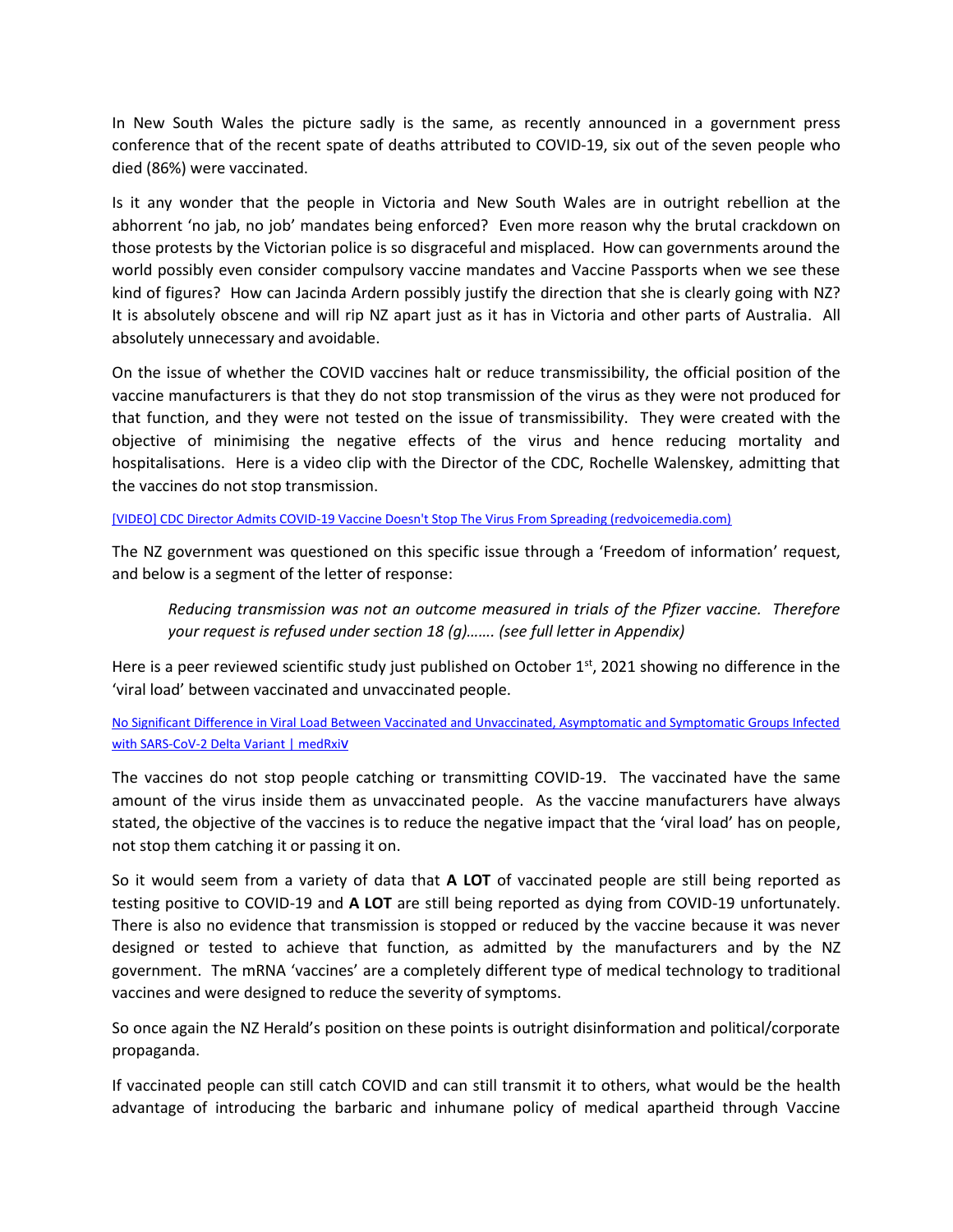Passports? That is unless the purpose of the threat by Jacinda Ardern of a Vaccine Passport was to provide fear and coercion to try to force Kiwis into taking the vaccine against their will. Or to punish those who are disobedient to her orders. Either way, the Vaccine Passport, or threat of one, is a breach of the 1947 Nuremberg Code, making it officially a crime against humanity and a war crime.

## **8: The NZ Herald says - No, the vaccines aren't still 'experimental'**

To properly and scientifically determine safety and effectiveness of a vaccine, it requires appropriate testing and data collection in relation to short term, medium term, and long term effects. In terms of medium term and long term data on safety and effectiveness, there literally is none because this testing and analysis has to be done over many years. So nobody knows what the medium and long term effect of these vaccines will be on things like cancer, auto-immune disorder, fertility, the nervous system etc. So from this point of view there is no other way of describing these vaccines than experimental. The trials are happening right now on everyone who is taking these vaccines, and we won't know the true outcome of this experiment for many years. Maybe even decades.



In terms of the short term situation of whether or not the vaccines are officially authorised or are still officially in a state of 'experimentation', it seems that there is some major deception at play on this. All of the various vaccines were initially only given Emergency Use Authorisation (EUA) by the FDA. In theory EUA status severely restricts the use of the vaccine to a very limited number of people who are in critical danger without it. EUA is absolutely not intended for the purposes of mass vaccination programmes as is currently underway. But governments around the world have just ignored this legal fact. Vaccines being under EUA makes it extremely difficult to justify to the public (and highly illegal) the introduction of mandatory vaccines and 'Vaccine Passports'. So, on August 23<sup>rd</sup> 2021, it was reported that the FDA had upgraded the Pfizer vaccine from the status of EUA to full FDA approval. Governments around the world seized upon that change as giving them greater legal justification, and greater 'ethical authority', for imposing much stricter vaccine mandates for the roll out of 'Vaccine Passports'. It must be pointed out here that in the history of the vaccine industry, a rapid fire full FDA authorisation like that had never been seen or attempted before.

However, it would seem that there was major deception at play and that the original Pfizer vaccine, called the Pfizer-BioNTech vaccine, that is currently being used around the world was not in fact upgraded from EUA to full authorisation. It would seem that a slight of hand 'bait and switch' operation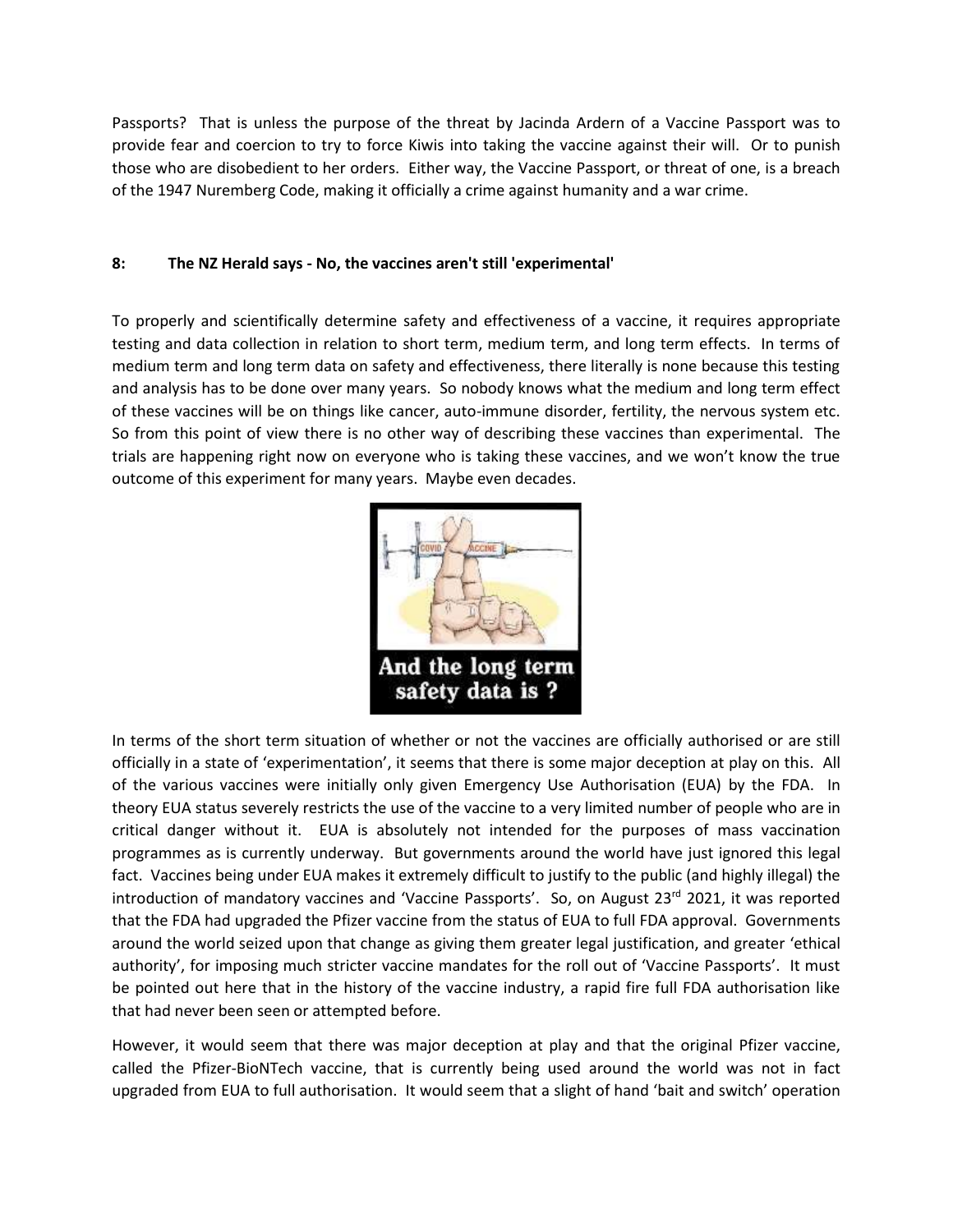was implemented between Pfizer and the FDA and that only a newly branded vaccine called 'Cominaty' was given FDA approval. That Cominaty vaccine doesn't even exist yet in terms of the vaccine company having any quantity of it manufactured that could be used with the public. Seemingly the original Pfizer-BioNTech vaccine that is the one still being used around the world, is still under EUA. And according to the principles of EUA, it should still only be used in very limited situations of imminent risk of death or harm to specific people. Not mass vaccination of an entire population.

For reference to confirm this point, here is a link to the FDA website where the two different letters can be seen. One letter under the 'Cominaty Vaccine' heading and labelled Cominaty 'Approval Letter' (August 23rd), and the other letter under the Pfizer-BioNTech header and labelled Pfizer-BioNTech 'Concurrence Letter' (August  $22^{nd}$ ). The Pfizer-BioNTech vaccine, which is the one that is currently being used all around the world on millions of people was only given a 'Concurrence Letter' on August 22<sup>nd</sup> which allowed it to maintain and continue its initial EUA status. It is therefore technically and legally still only experimental and is still only approved for emergency use, and very limited use, which is clearly not what is happening in reality by the NZ government and other governments. That is a high crime.

Here is a video clip of US Senator Ron Johnson admitting this fact that the Pfizer vaccine did not receive full FDA authorisation and is still under EUA.

#### [Sen. Ron Johnson: There is not an FDA approved COVID vaccine in the US | Fox News](https://www.foxnews.com/media/ron-johnson-no-fda-approved-covid-vaccine)

This is a medical scandal/crime of monumental proportions if this is indeed what has occurred. But when literally trillions of dollars are at stake for Big Pharma, then major criminal behaviour sadly goes hand in hand. Bribery and blackmail are extremely powerful tools.

Any way you try to portray the official definition of approved or experimental with these vaccines, the reality is that there is zero data available on medium and long term safety and effectiveness, which means the experiment is underway as we speak. The real life data we are getting right now on short term safety is absolutely shocking, to say the least. The graph below shows the official CDC data for vaccine related deaths since 1990.



It is a crime of the highest order for governments around the world, including the NZ government, to now be rolling our vaccine mandates on the threat of 'no jab, no job', and to be proposing to exclude the 'un-vaxxed' from basic elements of society as if they are a sub-human element of society.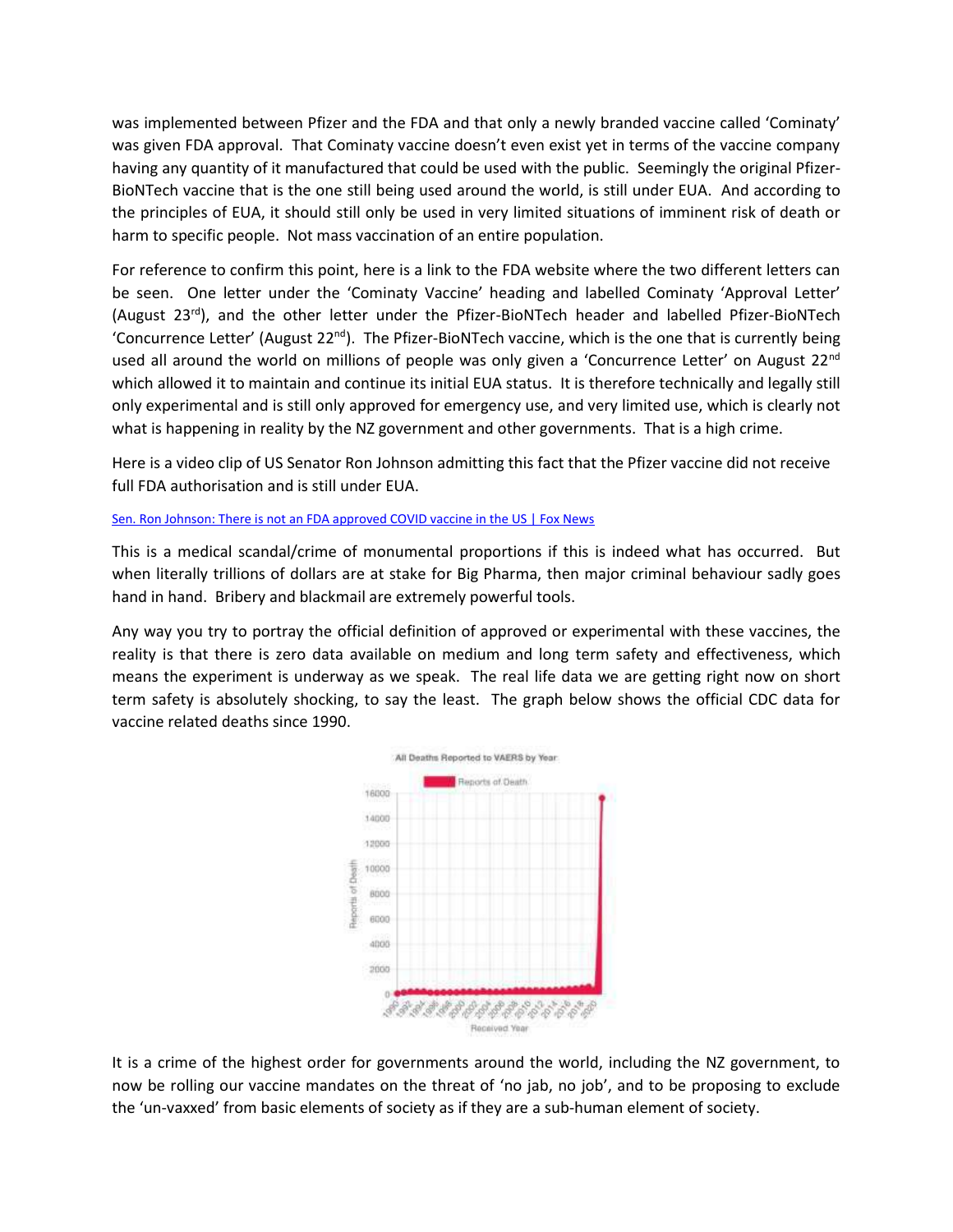Medical apartheid and medical tyranny is the only way to describe it and should be utterly abhorrent to every decent human-being on the planet. It is why the Nuremberg Code was created in 1947.

## **1: The NZ Herald says - No, vaccine-related hospitalisations aren't being hushed up**

This depends on what is being said about hospitalisations, and will no doubt be different across different hospitals. But what is clear from a huge number of whistle-blowing doctors and nurses is that in general there is huge number of people in hospitals as a result of an adverse reaction to taking the COVID vaccine, and that the majority of COVID patients in hospitals are vaccinated rather than unvaccinated.

Here is a whistle-blowing nurse at a large protest of doctors and nurses in Toronto speaking out about this.

[Whistleblower Nurse: Hospitals Are Full Of Vaccinated Patients, Official Narrative is A Lie \(redvoicemedia.com\)](https://www.redvoicemedia.com/2021/09/whistleblower-nurse-hospitals-are-full-of-vaccinated-patients-official-narrative-is-a-lie/)

Here is the link again, also featured in Part 1, with Dr Anne McCloskey, a GP in Ireland, talking about how they are being overwhelmed with patients who have been double vaccinated and are having a serious adverse reaction to the COVID vaccination.

#### [The Shots Are Killing People by Dr. Anne McCloskey, Her Medical License Was Suspended For This Video \(bitchute.com\)](https://www.bitchute.com/video/lq5cmJdBFozu/)

As mentioned in Part 1, Dr McCloskey was immediately suspended for posting that video, and the nurse whistle-blower in the first link also mentions how it is only a matter of time before he loses his job, and he mentions that nearly 3,000 doctors and nurses (from just his hospital alone) are ready to walk out and leave due to the vaccine mandates being rolled out. They can see what the vaccines are doing to people and consequently they do not want to take those same vaccines themselves. This is consistent with what is now in the process of happening in New York where 83,000 doctors and nurses are about to lose their job rather than take the COVID vaccines. If anyone knows what the true effect of these vaccines is on people it is these doctors and nurses at the frontline who are seeing it, and living and breathing it every day. So it is extremely significant that so many of them would rather lose their careers than be forced to take the vaccines.

## **2: The NZ Herald says - No, vaccines don't affect womens' fertility**

There is mixed information regarding the effect of COVID vaccines on miscarriage, menstruation, and fertility. Here is an article suggesting a potential problem with miscarriages;

[Thirty-Four Women Report Spontaneous Miscarriages or Stillbirths After Receiving Covid Vaccine](https://www.organiclifestylemagazine.com/thirty-four-women-report-spontaneous-miscarriages-or-stillbirths-after-receiving-covid-vaccine)  [\(organiclifestylemagazine.com\)](https://www.organiclifestylemagazine.com/thirty-four-women-report-spontaneous-miscarriages-or-stillbirths-after-receiving-covid-vaccine)

But there is also plenty of research suggesting there is not clear evidence of a problem at this stage;

#### [Preliminary Findings of mRNA Covid-19 Vaccine Safety in Pregnant](https://www.nejm.org/doi/full/10.1056/NEJMoa2104983) Persons | NEJM

The important point to consider here is that no one knows what the long term effect will be on fertility because the vaccines are experimental. With the experimental vaccine now being pumped into 12 year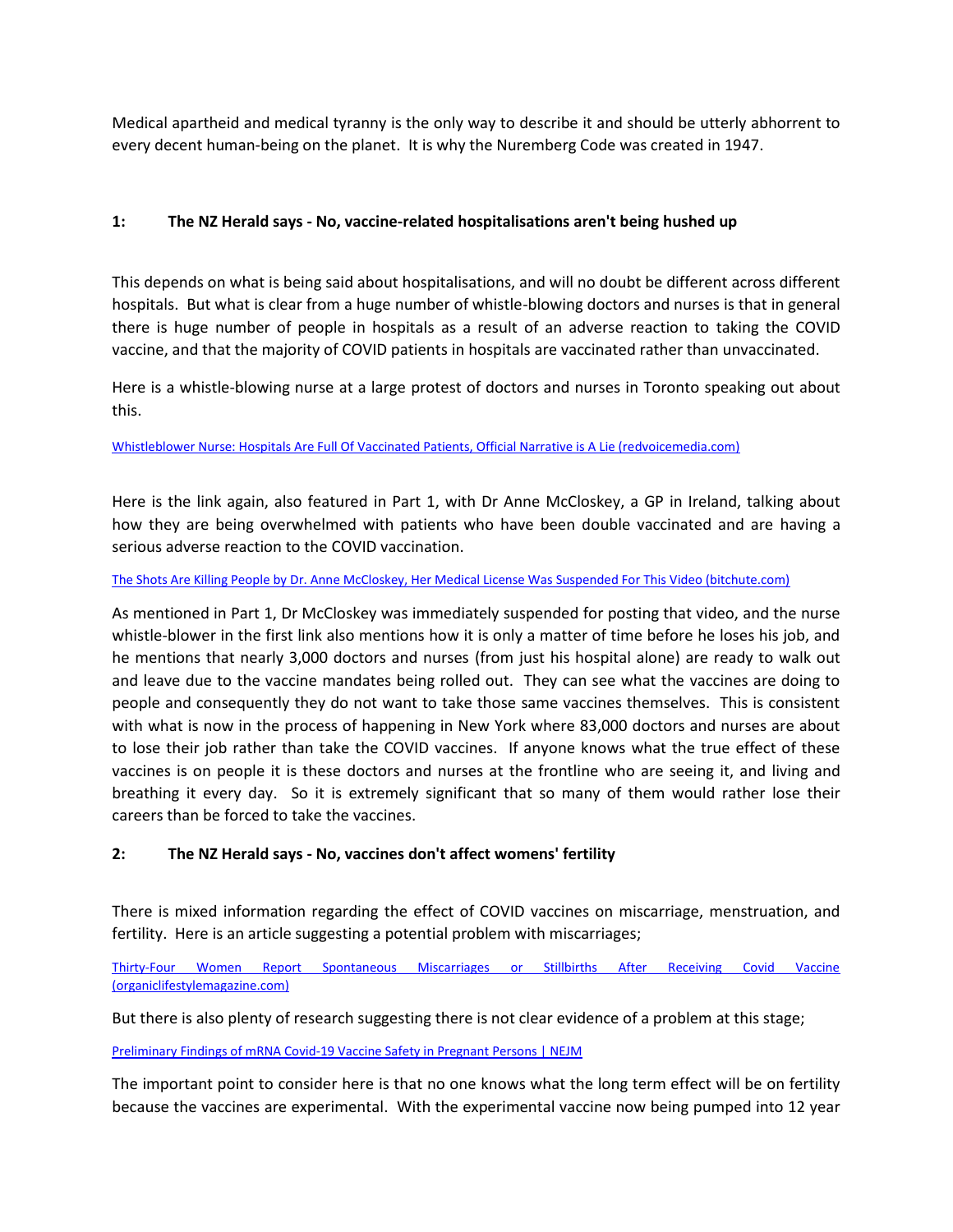olds, it will be many years before we know what the effect on fertility is for these youngsters. It is an enormous risk to take when there is no medium to long term safety data on this, and when those youngsters are at virtually zero risk from COVID-19.

## **3: The NZ Herald says - No, vaccines can't harm children**

How does the NZ Herald possibly know this, and how can they say this? Youngsters have already been harmed in many countries according to the official data for adverse reactions to the COVID vaccines. As previously stated, there is also zero safety data for medium to long term effects. From the relatively limited amount of official short term data we have so far on adverse reactions to the COVID vaccine for 12+ year olds, it is alarming. The most common problems being myocarditis, other heart related problems, and various issues with blood clots. Let's not forget here that youngsters aged under 20 years are essentially at zero risk from COVID-19. So to virtually force them to be vaccinated with such an uncertain and dangerous experimental vaccine is a shocking crime of medicine.

The article below reports on a 47% increase in the death of teenagers in the UK since the start of the COVID vaccine roll out for this age group.

[Investigation: Deaths among Teenagers have increased by 47% in the UK since they started getting the Covid-19 Vaccine](https://theexpose.uk/2021/09/30/deaths-among-teenagers-have-increased-by-47-percent-since-covid-vaccination-began/)  [according to official ONS data](https://theexpose.uk/2021/09/30/deaths-among-teenagers-have-increased-by-47-percent-since-covid-vaccination-began/) – The Expose

It is absolutely outrageous for the NZ Herald to make a claim/statement such as this.

## **4: The NZ Herald says - No, vaccines don't cause magnetism**

This needs further scientific investigation to get a definitive position, but it certainly seems like something strange like this may be happening due to metallic substance allegedly contained in the vaccines. Here is an article published on September 27<sup>th</sup>, 2021 about this issue by the group NZDSOS 'NZ Doctors Speaking Out With Science'.

[Magnetism? Say What? | NZ Doctors Speaking Out With Science \(nzdsos.com\)](https://nzdsos.com/2021/09/27/magnetism-say-what/)

Here is a video of a young NZ woman demonstrating how she is now allegedly magnetic following the COVID vaccine.

[https://envirowatchrangitikei.wordpress.com/2021/09/28/a-young-nz-woman-magnetic-after-taking](https://envirowatchrangitikei.wordpress.com/2021/09/28/a-young-nz-woman-magnetic-after-taking-the-covid-mrna-experimental-injection/)[the-covid-mrna-experimental-injection/](https://envirowatchrangitikei.wordpress.com/2021/09/28/a-young-nz-woman-magnetic-after-taking-the-covid-mrna-experimental-injection/)

## **6: The NZ Herald says - No, Covid-19 vaccines can't alter your cellular DNA**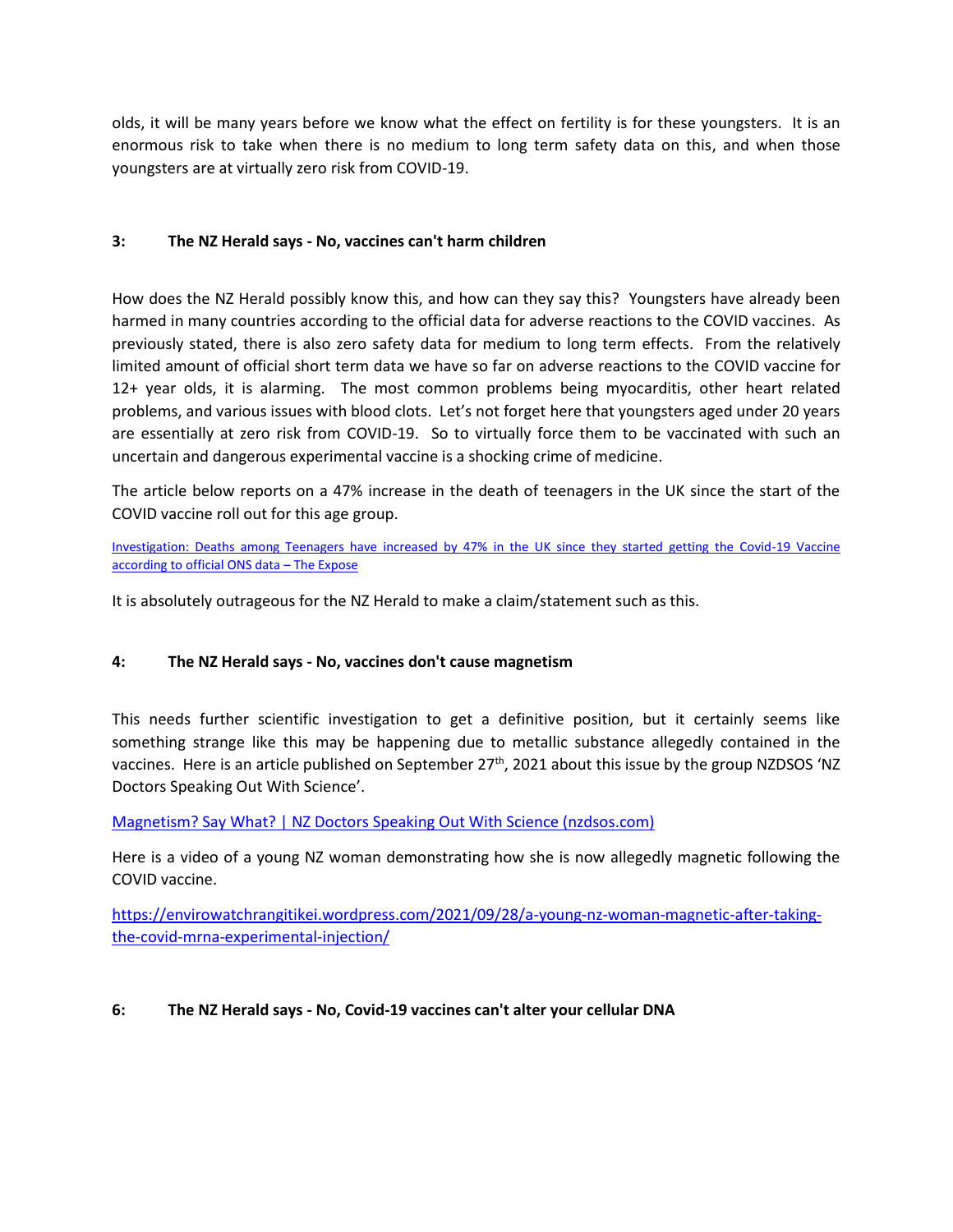Whether it can alter your cellular DNA or not is a matter of more in-depth scientific discussion and analysis. However, what is clear is that the mRNA vaccines are designed to have some kind of impact at a gene based level.

Dr Michael Yeadon, former Vice President and former Chief Scientist at Pfizer describes the mRNA vaccines as 'experimental gene based procedures'. Dr Sucharit Bhakdi, one of the leading medical microbiologists and immunologists in the world says "*Gene-based vaccination of children is something that is so criminal that I have no words to express my horror……"*

Here are several quotes from the 'Alliance for Science'

"…….some of them (mRNA vaccines) do use genetic engineering, and all of them use genetics more broadly".

"……….it (mRNA vaccine) does reprogram some of your cells, in a manner of speaking. And that's not a defect — it's intentional"

[https://allianceforscience.cornell.edu/blog/2020/12/yes-some-covid-vaccines-use-genetic-engineering-get-over-it/](https://emea01.safelinks.protection.outlook.com/?url=https%3A%2F%2Fallianceforscience.cornell.edu%2Fblog%2F2020%2F12%2Fyes-some-covid-vaccines-use-genetic-engineering-get-over-it%2F&data=04%7C01%7C%7C90e013fc5f9f4e04599a08d98703ad75%7C84df9e7fe9f640afb435aaaaaaaaaaaa%7C1%7C0%7C637689272120146140%7CUnknown%7CTWFpbGZsb3d8eyJWIjoiMC4wLjAwMDAiLCJQIjoiV2luMzIiLCJBTiI6Ik1haWwiLCJXVCI6Mn0%3D%7C1000&sdata=51RmCvOlKIfRWD0P25RfU0ij6v6Hg891zkGIthz2ETU%3D&reserved=0)

It seems incredible that this point even needs to be made. To roll out an experimental gene based technology that has never been done before, and for governments around the world to essentially attempt to force or coerce the majority of the world's population to take that experimental gene based technology is beyond comprehension. Even the inventor of that experimental technology has said this himself and is one of the strongest critics of what is now occurring across the world.

## **7: The NZ Herald says - No, the vaccine can't cause cancer**

The NZ Herald claims that it is not possible for any vaccine to cause cancer. This article in 'New Scientist' about the Polio vaccine in the US suggests otherwise.

[https://www.newscientist.com/article/mg15120442-400-science-polio-vaccine-linked-to-cancer/](https://emea01.safelinks.protection.outlook.com/?url=https%3A%2F%2Fwww.newscientist.com%2Farticle%2Fmg15120442-400-science-polio-vaccine-linked-to-cancer%2F&data=04%7C01%7C%7C0bcdd975a17e489daff908d98700847c%7C84df9e7fe9f640afb435aaaaaaaaaaaa%7C1%7C0%7C637689258549137723%7CUnknown%7CTWFpbGZsb3d8eyJWIjoiMC4wLjAwMDAiLCJQIjoiV2luMzIiLCJBTiI6Ik1haWwiLCJXVCI6Mn0%3D%7C1000&sdata=ATUnkiDXITmbYzj0cDe4kSghVTearmD6qD9cG%2FszAR0%3D&reserved=0)

How can the NZ Herald possibly make the statement that these experimental COVID vaccines cannot cause cancer? How do they know what could happen in 5 years time, or in 10 years time? Many leading scientists have great concerns about the negative impact these types of COVID vaccines could have on a person's natural immune system. A strong immune system is what helps to safeguard people from cancer.

So once again, it is just an outrageous piece of false or misleading information put forward by the NZ Herald.

## **9: The NZ Herald says - No, vaccine companies aren't exempt from all liability**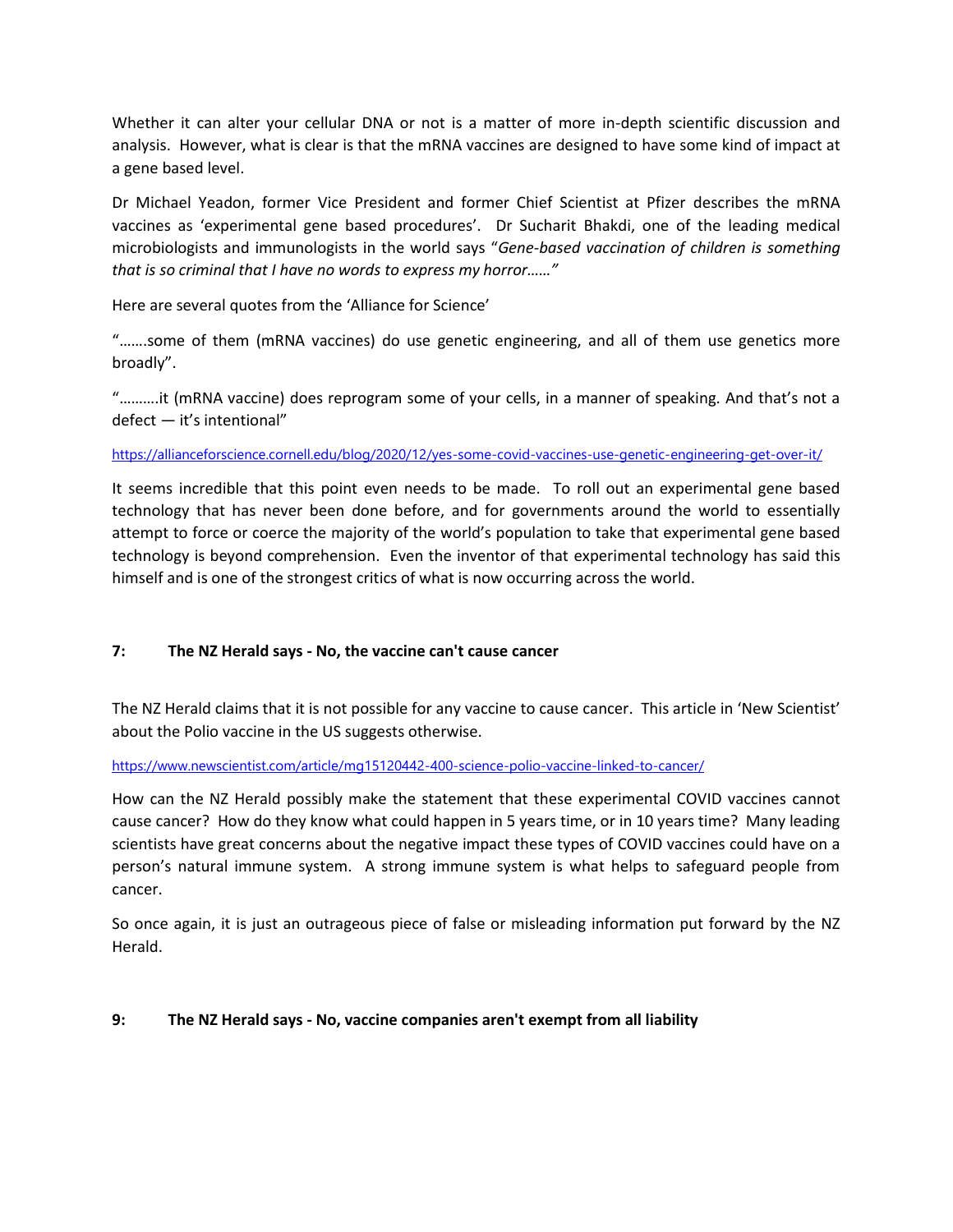The NZ Herald states that "If every person who believed they had been injured by a vaccine sued the vaccine manufacturer, nobody would make vaccines because it costs millions to deal with these things. In New Zealand, ACC provides this cover."

Somebody has to cover the compensation fees if vaccine injury or death does occur. The vaccine companies are making hundreds of billions, if not trillions of dollars out of the global COVID vaccine industry. Yes it can cost millions when something goes wrong, but why should the tax payers have to pay this and not the vaccine companies who are making mind blowing amounts of profit out of it? The vaccine companies therefore have no accountability, either legally or financially, if their product is not as safe as they say it is and if it then kills or maims a lot of people. They receive their massive profit no matter what, and without any repercussions.

## **Conclusion**

Through Part 1 and Part 2 of this article it should hopefully be clear to those with an open mind that the NZ Herald have engaged in a shameful piece of political and medical propaganda with their article. It is wilful (paid for by the NZ government) complicity with an outrageous process that is unfolding of medical tyranny that is being rolled out across the world, including here in NZ. NZ is seemingly about to be thrown into a state of medical apartheid through Vaccine Passports which will rip this country apart it will be so abhorrent.

Those who have already taken the COVID vaccine have made their personal choice, and that is their human right to make that personal choice. Those who would rather not take that risk should be free to also make that personal choice without coercion and without being forced or mandated through threat of losing their job and being locked out of society. That is what the 1947 Nuremberg Code clearly states and was created for (see Appendix 3). That choice to not take the experimental vaccine will not put their fellow Kiwis at increased risk, as has been clearly shown in this article. Our 'leaders' will try to say that it does, but they will not be being truthful.

This is a pivotal moment in human history. Perhaps the most pivotal moment ever. It seems that our political and corporate 'leaders' around the world, including NZ, are in the early stages of attempting to demonise a certain segment of society, remove their basic human rights, and attempt to get the other segment of society to turn against them. We have seen this horrific type of process occur in other times in our human history, with very tragic results. Right now is when the human race needs to step up and demonstrate to itself that it has learned and evolved from difficult and tragic previous times in our history. Right now is when society needs to not consent to the old tactic of being split, divided, and set against each other. Right now is when society needs to collectively say that we are now better than that. We have evolved, we have grown up, and we no longer consent to those destructive ways being thrust upon us.

We need to agree to disagree on the specific issue at hand regarding whether or not to take the vaccines, and then we need to agree to unite against the appalling abuse of human rights that is being perpetrated on all of society in one way or another at the moment around the world.

It is time right now that the human race needs to unite together and collectively says **NO, we do not consent to this medical tyranny.**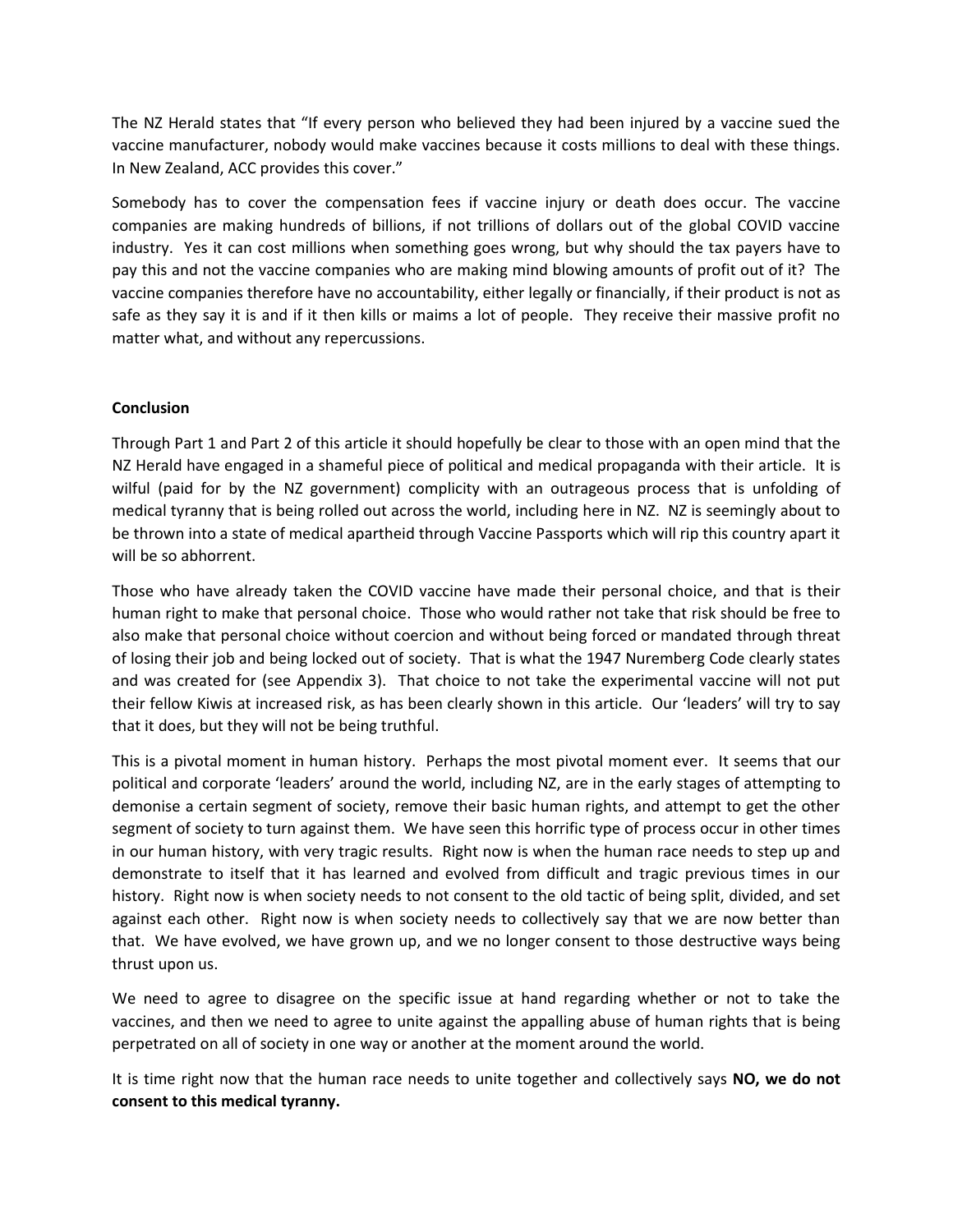# **Appendix**

1. New evidence supporting the effectiveness of HCQ in treating COVID-19

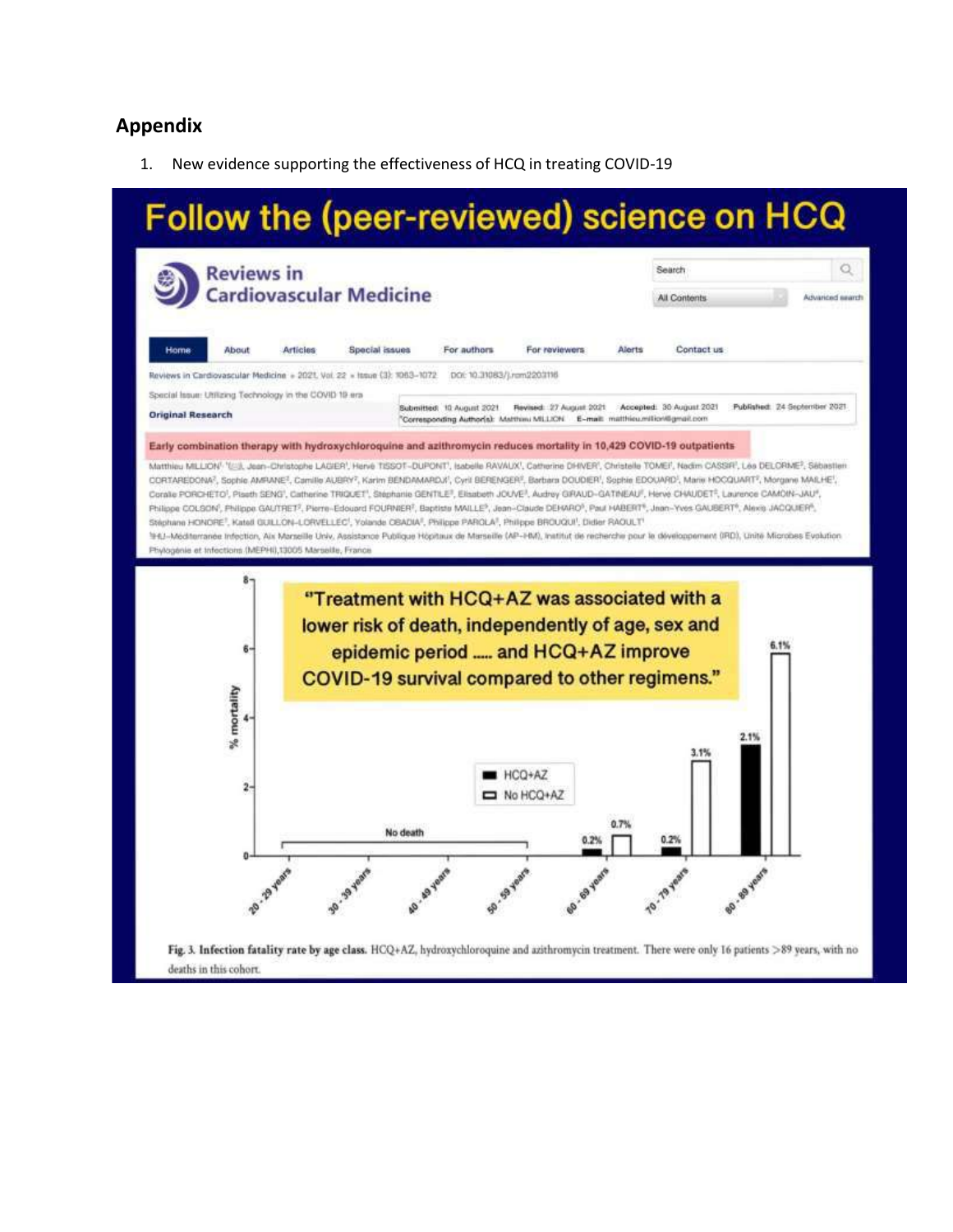2. Freedom of Information letter from NZ Ministry of Health regarding COVID vaccines and transmission

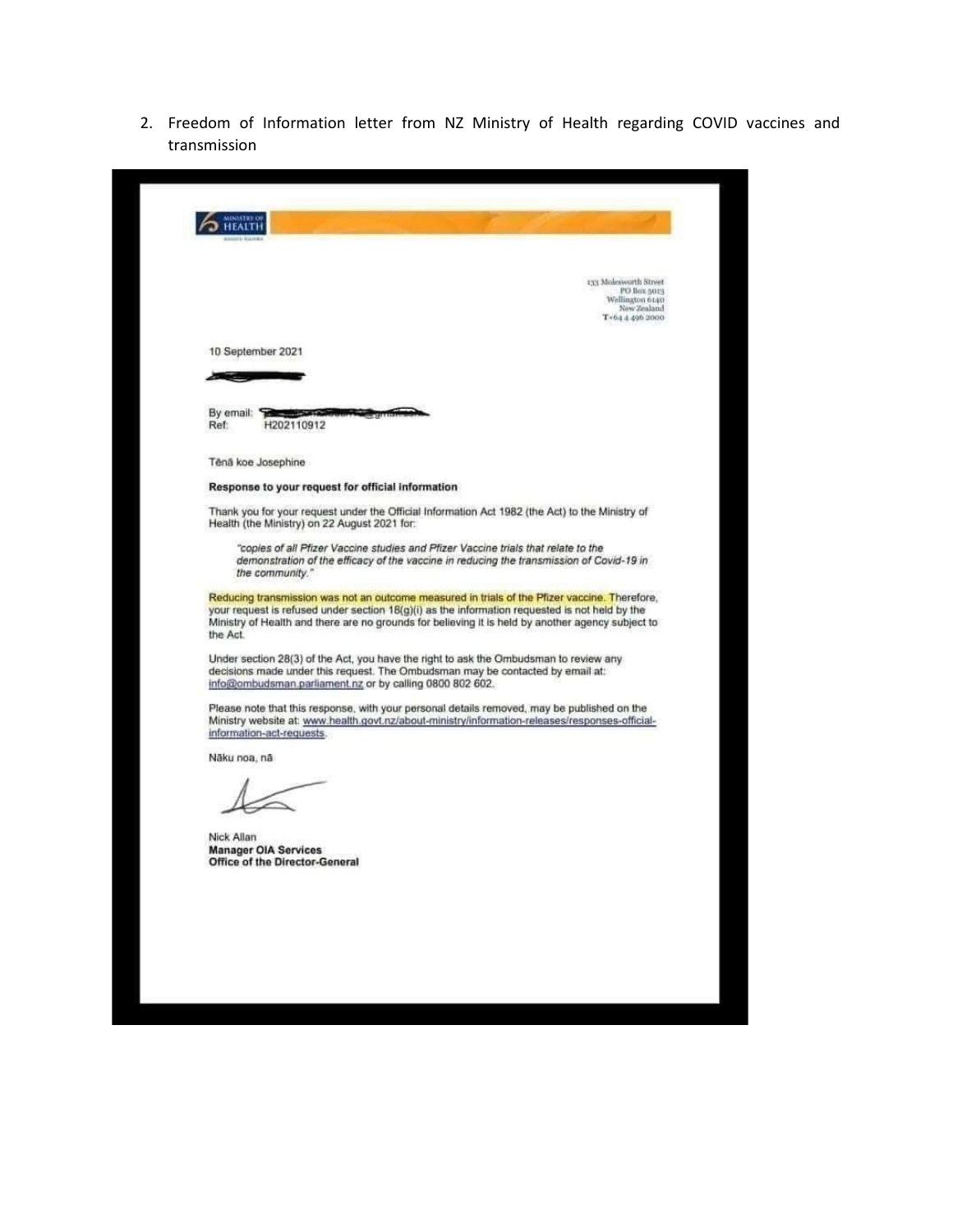## 3. The Nuremberg Code (1947)

## **THE NUREMBERG CODE**

1. The voluntary consent of the human subject is absolutely essential. This means that the person involved should have legal capacity to give consent; should be so situated as to be able to exercise free power of choice, without the intervention of any element of force, fraud, deceit, duress, over-reaching, or other ulterior form of constraint or coercion; and should have sufficient knowledge and comprehension of the elements of the subject matter involved, as to enable him to make an understanding and enlightened decision. This latter element requires that, before the acceptance of an affirmative decision by the experimental subject, there should be made known to him the nature, duration, and purpose of the experiment; the method and means by which it is to be conducted; all inconveniences and hazards reasonably to be expected; and the effects upon his health or person, which may possibly come from his participation in the experiment. The duty and responsibility for ascertaining the quality of the consent rests upon each individual who initiates, directs or engages in the experiment. It is a personal duty and responsibility which may not be delegated to another with impunity.

2. The experiment should be such as to yield fruitful results for the good of society, unprocurable by other methods or means of study, and not random and unnecessary in nature.

3. The experiment should be so designed and based on the results of animal experimentation and a knowledge of the natural history of the disease or other problem under study, that the anticipated results will justify the performance of the experiment.

4. The experiment should be so conducted as to avoid all unnecessary physical and mental suffering and injury.

5. No experiment should be conducted, where there is an a priori reason to believe that death or disabling injury will occur; except, perhaps, in those experiments where the experimental physicians also serve as subjects.

6. The degree of risk to be taken should never exceed that determined by the humanitarian importance of the problem to be solved by the experiment.

7. Proper preparations should be made and adequate facilities provided to protect the experimental subject against even remote possibilities of injury, disability, or death.

8. The experiment should be conducted only by scientifically qualified persons. The highest degree of skill and care should be required through all stages of the experiment of those who conduct or engage in the experiment.